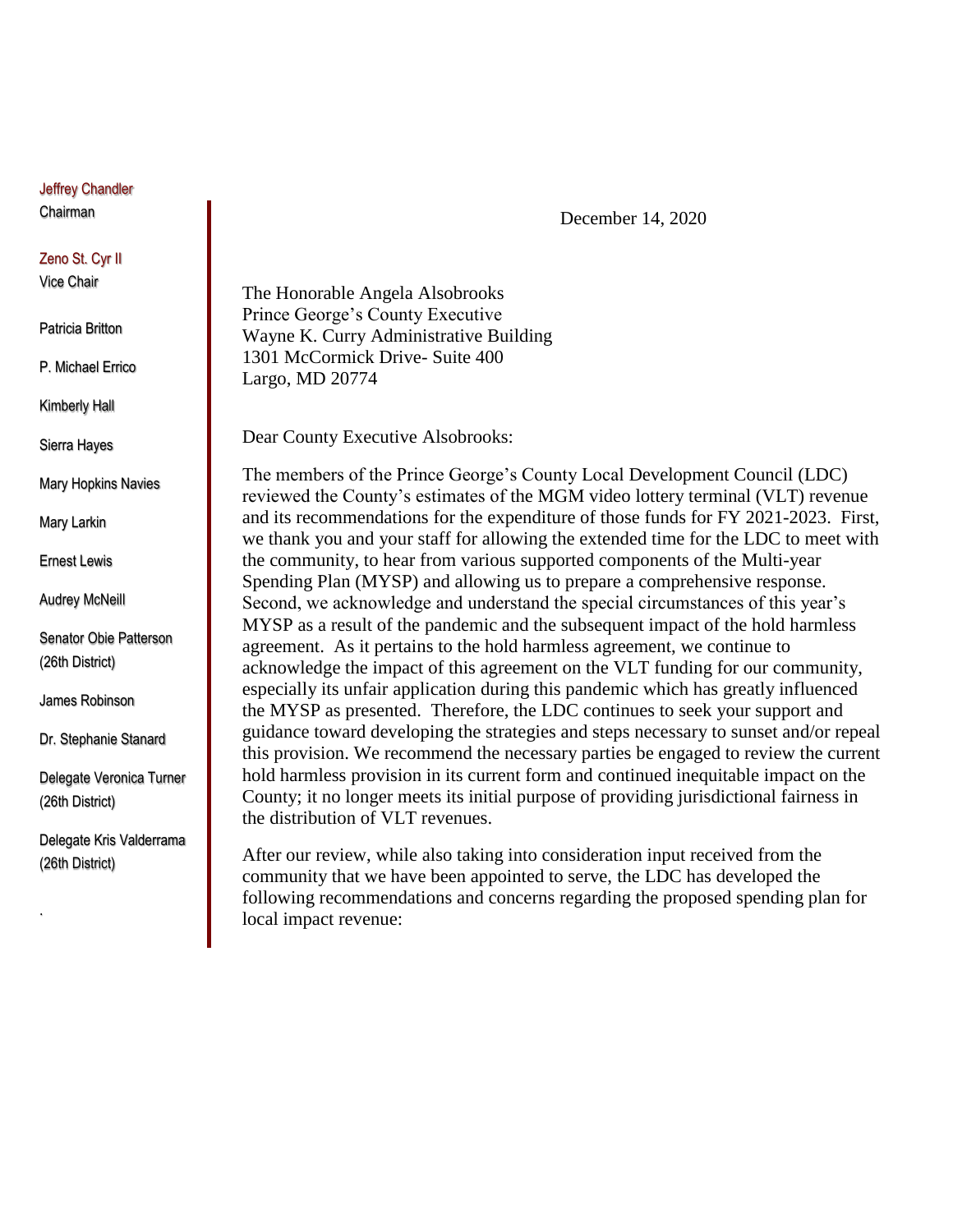

- While we agree and support the continued support and funding of Employ Prince George's in the category of Workforce Development and Training, we are greatly concerned that over the previous years of funding that it is reported that only sixty residents within the designated impact zone have benefitted from this funding. Approximately \$1.5 million in funding to serve sixty residents is not a good return on the investment in this project. While we understand that the bulk of the funding has been directed toward construction of the Job Center at Tanger Outlet, we expect far greater support and benefit to the residents of the designated impact area for whom this funding is intended.
- While we understand that this MYSP has been prepared and submitted under very special circumstances, we recommend that \$100,000.00 be directed toward Transportation and Public Safety to support a pilot Special Project led by the Prince George's County Police Department to address the continued speeding and erratic driving along Indian Head Highway (MD210). In spite of the current safety and prevention measures already in place, we continue to experience incidents of excessive speeding, traffic accidents, injury and death along this corridor. The current \$40 citation by speed cameras has not deterred thousands of individuals, some clocked at speeds as high as 160 MPH, from violating the law. The funding requested for this Special Project would be intended to fund the strategic assignment of police officers, both regular duty and overtime to ticket egregious offenders whose fines when ticketed by a police officer would be punishable at a far greater amount than the \$40 speed camera fine. We further recommend that every effort be made to fund and support this additional support to the Transportation and Public Safety category through any unallocated VLT funds from previous fiscal year fund balances. Finally, we are aware that some efforts to increase the speed camera fines will be initiated in next year's legislative session. We view the legislative efforts and this Special Project funding request as complimentary strategies to address a public health and safety concern in our community.
- Additionally, we understand that legislatively 40% of the MGM Local Impact Funds, up to \$15 million per year, are allocated to the MD210 Infrastructure Improvement Project. As it relates to the MD210 funds allocated through the MGM Local Impact funds, since MD210 is a state road we recommend that consistent with precedent and at an appropriate time, the County should request reimbursement of any impact funds spent on MD210 improvements and reallocate those reimbursed funds back to the local impact grant funding.
- In our efforts to promote greater transparency and accountability, we recommend that before impact funds are awarded to various programs or categories noted in the MSYP, such as Crossland Career Academy and Employ Prince George's, that the LDC be afforded the opportunity to review the proposed budgets for these proposed funding awards. In addition, the LDC should also be provided with all applicable audits of funded entities to review compliance with prior funding and so that informed decisions can be made with regard to future funding recommendations. We thank both of the aforementioned organizations for sharing with us this year in preparation for this response to the MYSP and encourage and recommend that all funded programs and expense categories do the same.